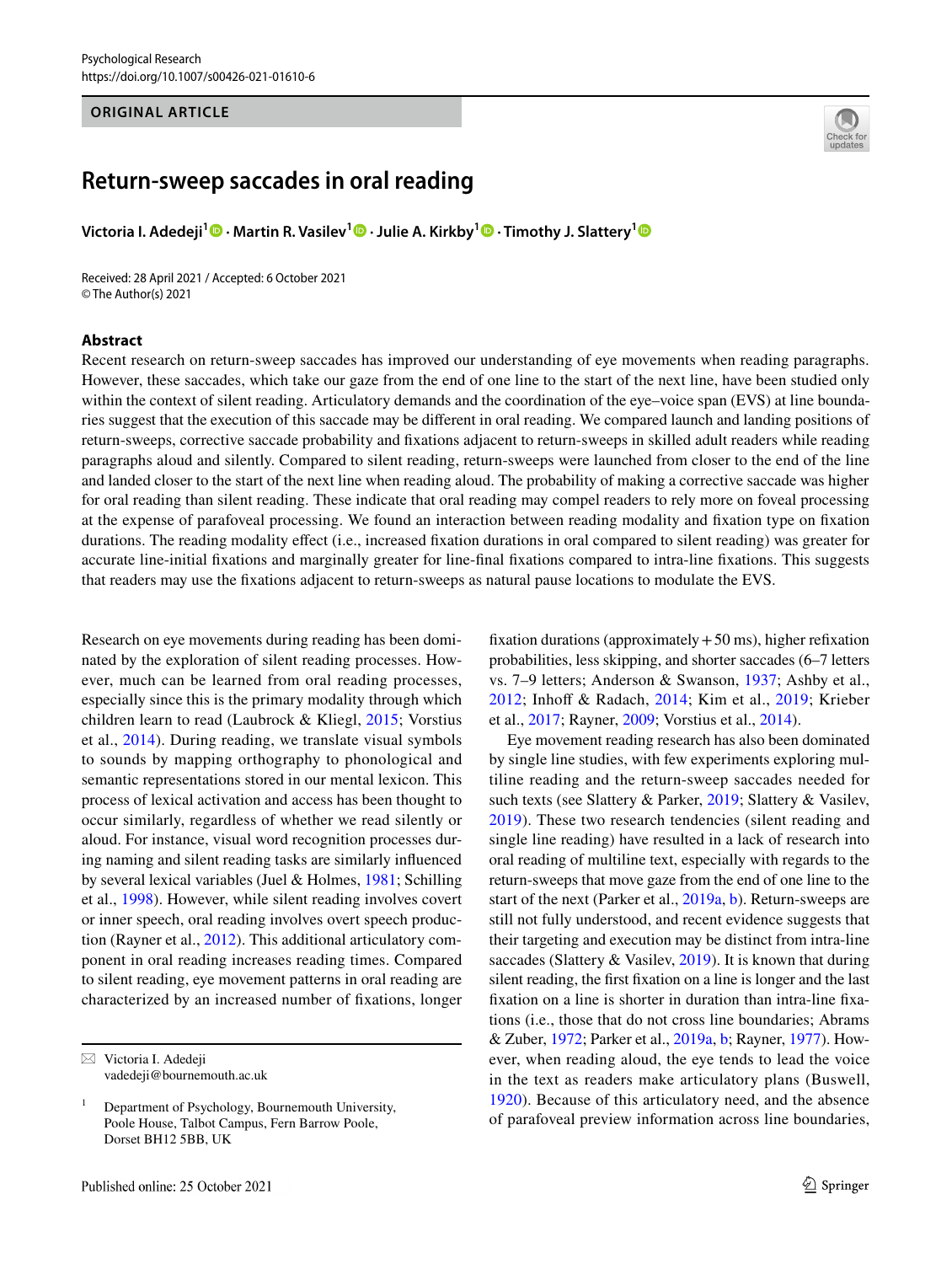reading aloud may impact the planning and execution of return-sweeps.

## **Eye‑movements during oral reading**

Though considered a less mature way of reading, oral reading is common. Developing readers use oral reading to map written text to phonological codes and skilled adult readers may engage occasionally in oral reading when reading difficult texts (Hardyck  $&$  Petrinovich, [1970\)](#page-10-10). Although less than 2% of adult respondents from a recent survey read aloud more than they read silently; reading instructions, recipes, shop signs and reading to loved ones are few ways oral reading occurs in adulthood (Duncan & Freeman, [2019](#page-9-4)). Fundamentally, oral reading processes mirror silent reading processes in many ways since eye movement measures in both reading modalities are correlated within individuals (Anderson & Swanson, [1937;](#page-9-0) Søvik et al., [2000\)](#page-11-4) and across individuals of diferent languages (Brysbaert, [2019](#page-9-5)). However, there are diferences which follow directly from the differences in the rate of silent reading which is  $\sim$  250 words per minute (WPM) and the rate of conversational speech  $($   $\sim$  150 WPM). The lower rate of conversational speech reveals speed limitations of the articulatory system. Speech rates may begin to approximate silent reading rates only in trained professionals (e.g., high-speed auctioneers; Rayner et al., [2016\)](#page-11-5). However, for most people and dialogues, speech rates do not approach silent reading rates due to articulatory limitations. Therefore, speech processes may constrain oculomotor processes when the two systems are simultaneously activated. As such, it is perhaps not surprising that oral reading rates lie somewhere in between conversational speech and silent reading rates (~180 WPM; Brysbaert, [2019\)](#page-9-5).

The diferences between oral and silent reading rates can be attributed to the time taken to articulate, which is often slower than the time to engage in visual and linguistic processing of text. The slower speed of articulation brings along the need to coordinate the eye and the voice through a continuous adjustment of when and where to move the eyes. Such adjustments are evident in the increase in fxation durations, refxations and regressions based on the width of the eye–voice span (EVS). The EVS is the distance between the eye and the voice and averages about 2 words or 16 characters in skilled readers (Inhoff et al., [2011;](#page-10-11) Laubrock & Kliegl, [2015;](#page-10-0) Rayner et al., [2012](#page-10-2)). However, during reading aloud the EVS changes dynamically based on moment to moment reading demands/conditions. When the EVS is too wide at the onset of fxation, the oculomotor system responds by pausing longer to allow the voice to catch up, and if the EVS remains wide at the end of the fxation, regressive saccades are more likely to be triggered (Inhof et al., [2011](#page-10-11); Laubrock & Kliegl, [2015\)](#page-10-0). Therefore, during reading aloud, additional constraints are placed on the oculomotor system by the articulatory system which infuence the decision of when and where to move the eyes. One byproduct of this is that the relative infuence of variables such as word frequency may be reduced during reading aloud (Huestegge, [2010](#page-10-12); Vorstius et al., [2014\)](#page-11-0). It would appear that, during oral reading, the decision to terminate a fxation may not solely be determined by word frequency but also by the phonetic characteristics of words and the continuous coordination of the eye and voice (Laubrock & Kliegl, [2015](#page-10-0); Vorstius et al., [2014\)](#page-11-0).

The yoking of the eye's forward progress to the voice is likely accomplished by means of controlling the movement of attention which precedes saccadic eye movements (Rolfs et al., [2011](#page-11-6); Shepherd et al., [1986](#page-11-7); Zhao et al., [2012](#page-11-8)). Additionally, it is the pre-saccadic attentional movements that are responsible for parafoveal preview benefts (see "[Discussion](#page-7-0)" below) within the E-Z Reader model (Pollatsek et al., [2006](#page-10-13); Reichle et al., [1998](#page-11-9)). Therefore, the yoked coordination of the eye and voice may limit the amount of parafoveal processing that occurs during oral reading as attention works to hold back the forward progress of the eyes. Indeed, oral reading appears to be less infuenced by parafoveal preview manipulations than silent reading. For example, Ashby et al. [\(2012\)](#page-9-1) manipulated the availability of parafoveal information using a moving window paradigm (McConkie & Rayner, [1975](#page-10-14)). Windows of either one or three words were presented to participants while they read orally or silently whilst the other words were masked. They found that the availability of accurate parafoveal information improved reading speed in silent reading more than it did for oral reading. Similarly, Inhoff and Radach  $(2014)$ investigated the extent to which readers process words in the parafovea using the boundary paradigm (Rayner, 1975). In this paradigm, an invisible boundary is placed before a target word in the sentence to manipulate what parafoveal preview participants receive in the target word location. Once the boundary is crossed, the preview changes to the actual target word. The diference in fxation durations between a valid preview (i.e., the target itself is present) and an invalid preview (i.e., a diferent string of letters) is called the *preview beneft* (Rayner, [1998](#page-10-15)). The preview beneft is typically interpreted as a processing advantage that allows readers to initiate recognition processes before a word is fxated (Reichle & Reingold,  $2013$ ). Inhoff and Radach  $(2014)$  $(2014)$ found that preview benefts were smaller in oral compared to silent reading. This further suggests that readers extract less parafoveal information during oral compared to silent reading.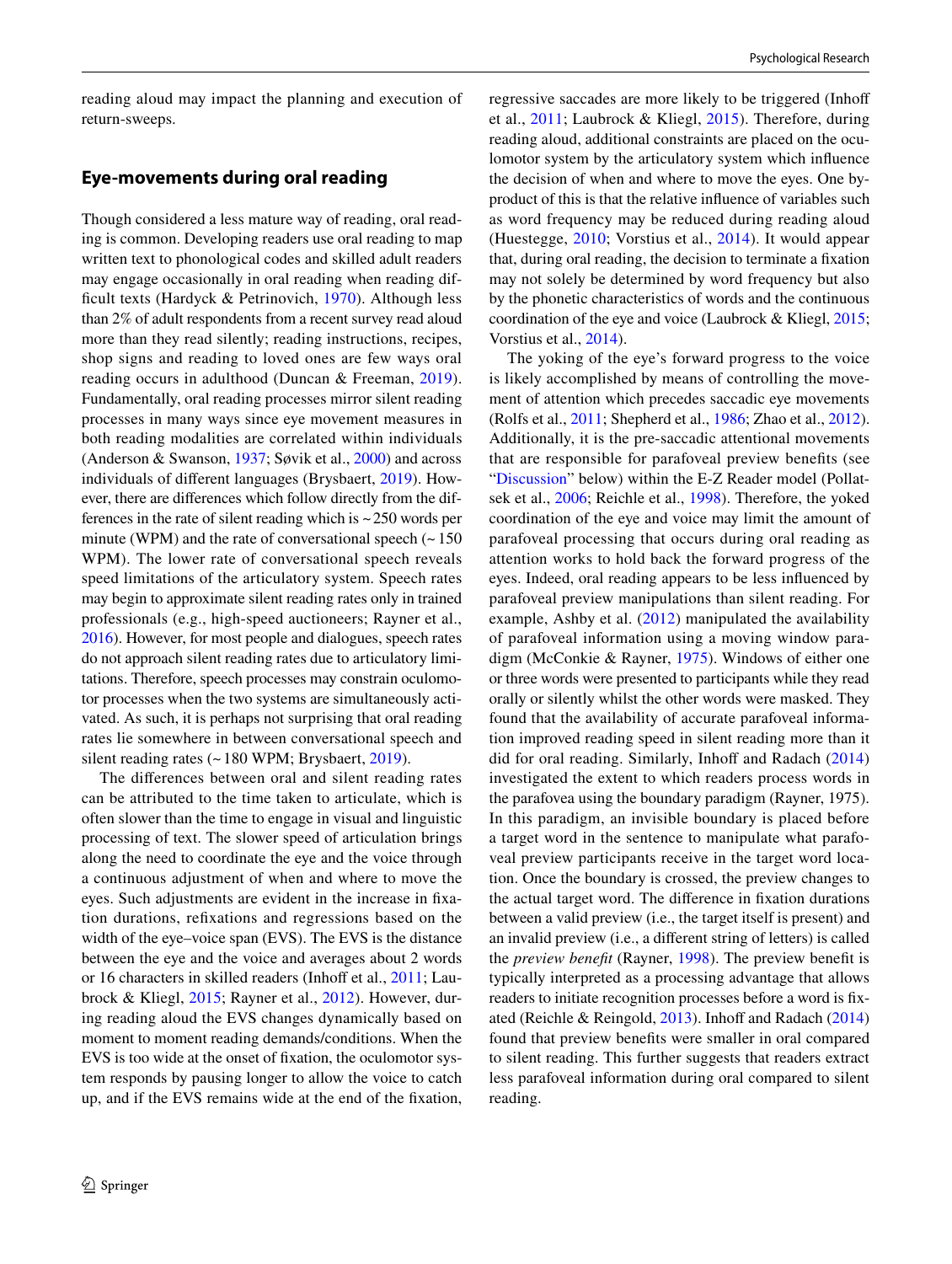#### **Return‑sweep saccades in silent reading**

Return-sweep saccades usually launch from and land some fve to seven characters away from the right and left margins of successive lines, respectively (Hofmeister et al., [1999](#page-10-16); Parker et al., [2019a](#page-10-7), [b;](#page-10-8) Rayner, [2009](#page-10-6); Slattery & Vasilev, [2019\)](#page-11-3). Furthermore, compared to intra-line saccades, returnsweep saccades are longer—typically travelling between 40 and 70 characters (Slattery & Vasilev, [2019](#page-11-3)). The landing position of a return-sweep saccade is infuenced by the length of the previous line: with longer lines, landing positions shift to the right (Hofmeister et al., [1999](#page-10-16); Parker et al., [2019a,](#page-10-7) [b](#page-10-8); Vasilev et al., [2021\)](#page-11-11). Unlike intra-line saccades, where the target is assumed to be the centre of a word (known as Optimal Viewing Position [OVP]; McConkie et al., [1988\)](#page-10-17), the target of the return-sweep saccade is assumed to be an area relative to the left margin that is independent of the length of the frst word on a line (Slattery & Vasilev, [2019](#page-11-3)). Furthermore, return-sweep landing positions are infuenced by font size information, whereby landing positions in visual angle are shifted rightwards with large compared to small font sizes (Hofmeister, [1998](#page-10-18); Vasi-lev et al., [2021\)](#page-11-11). This effect is independent of the length of the previous line and suggests that readers use global text characteristics to target a location on the new line that maximizes word identifcation processes (Vasilev et al., [2021](#page-11-11)).

Compared to intra-line saccades, return-sweep saccades are costly eye movements. Because of their length, they often tend to undershoot their target (McConkie et al., [1988\)](#page-10-17). As a result, many return-sweeps are followed by a corrective saccade that takes gaze closer to the left margin of the line (Ciufreda et al., [1976](#page-9-6); Hofmeister et al., [1999](#page-10-16)). In fact, this occurs approximately 40–60% of the time (Slattery & Vasilev, [2019](#page-11-3)). Research shows that the probability of making a corrective saccade is determined by an increase in saccade amplitude as indexed by line length measured in degrees of visual angle where longer lines lead to more corrective saccades (Hofmeister et al., [1999;](#page-10-16) Vasilev et al., [2021\)](#page-11-11). Return-sweep landing positions closer to the left margin have also been associated with fewer corrective saccades as the magnitude of undershoot error provides retinal feedback to the oculomotor system to determine whether a corrective saccade should be triggered (Hofmeister et al., [1999](#page-10-16); Vasilev et al., [2021](#page-11-11)). Return-sweeps may also incur a large cost if they are launched too early and require a longdistance regression back to the end of the prior line, especially because line boundaries do not usually coincide with sentence boundaries (Kuperman et al., [2010](#page-10-19)).

Recent work by Parker et al. [\(2019a](#page-10-7), [b\)](#page-10-8) has also shown that, during silent reading, children launch their returnsweeps from closer to the end of the line and land closer to the beginning of the new line compared to adults. This may occur because developing readers are less efficient in parafoveally processing words. Therefore, they may have to fxate more extreme regions of the lines to compensate for this. Furthermore, Parker et al. [\(2019a](#page-10-7), [b\)](#page-10-8) found that children make more corrective saccades following their returnsweeps, even though they land closer to the beginning of the new line, presumably due to their need for greater foveal processing of line-initial text.

The fxations adjacent to the return-sweep give information about the distinctive feature of this long reading saccade. Line-fnal fxations which occur prior to launching the return-sweep saccade are characteristically shorter than intra-line fxations (Abrams & Zuber, [1972;](#page-9-2) Parker et al., [2019a,](#page-10-7) [b](#page-10-8)). These fxations have been thought to be shorter in duration due to either a lack of parafoveal information at line boundaries (Rayner, [1977](#page-10-9)) or due to return-sweep planning (Kuperman et al., [2010;](#page-10-19) Mitchell et al., [2008\)](#page-10-20). There are two distinct types of fxations that follow return-sweeps: (1) undersweep fxations, which are followed by a corrective leftward saccade; (2) accurate line-initial fxations, which are followed by a rightward saccade. Accurate line-initial fxations are longer than intra-line fxations, likely because they land on text that has not been processed parafoveally (Heller, [1982](#page-10-21); Parker et al., [2017](#page-10-22)). However, undersweep fxations are shorter than other reading fxations, as they are terminated quickly in order to move the eye to a better viewing location (Abrams & Zuber, [1972](#page-9-2); Hofmeister et al., [1999](#page-10-16); Parker et al., [2019a](#page-10-7), [b](#page-10-8), [2020\)](#page-10-23).

### **Present study**

The present study explored how reading aloud infuences return-sweeps compared to reading silently. This is of particular interest, because oral reading involves the coordination of the eye with the voice for fuent reading. In addition to the natural lagging feature of speech processes, readers' eye movements are functionally ahead of the voice to obtain a sufficient view of upcoming words and to prepare phonological and articulatory codes for speech output (Buswell, [1920;](#page-9-3) Levin & Turner, [1966](#page-10-24)). However, at the end of the line, access to upcoming words (i.e., those at the start of the next line) is largely limited (Parker et al., [2017](#page-10-22)). Since return-sweeps are costly eye movements, the oculomotor system is saddled with the decision of how long to wait at the end of the line before moving to the next line so that new words can be processed and stored for articulation. Moving too early could result in an unreasonably large EVS. Wait too long, and fuent reading may be disrupted. Thus, a modulation of the EVS might impact the way return-sweeps are executed in oral reading compared to silent reading. This eye–voice coordination account where readers are monitoring the span between the voice and the eye to ensure it is neither too narrow nor too wide allows us to make predictions regarding how return-sweep spatial (launch and landing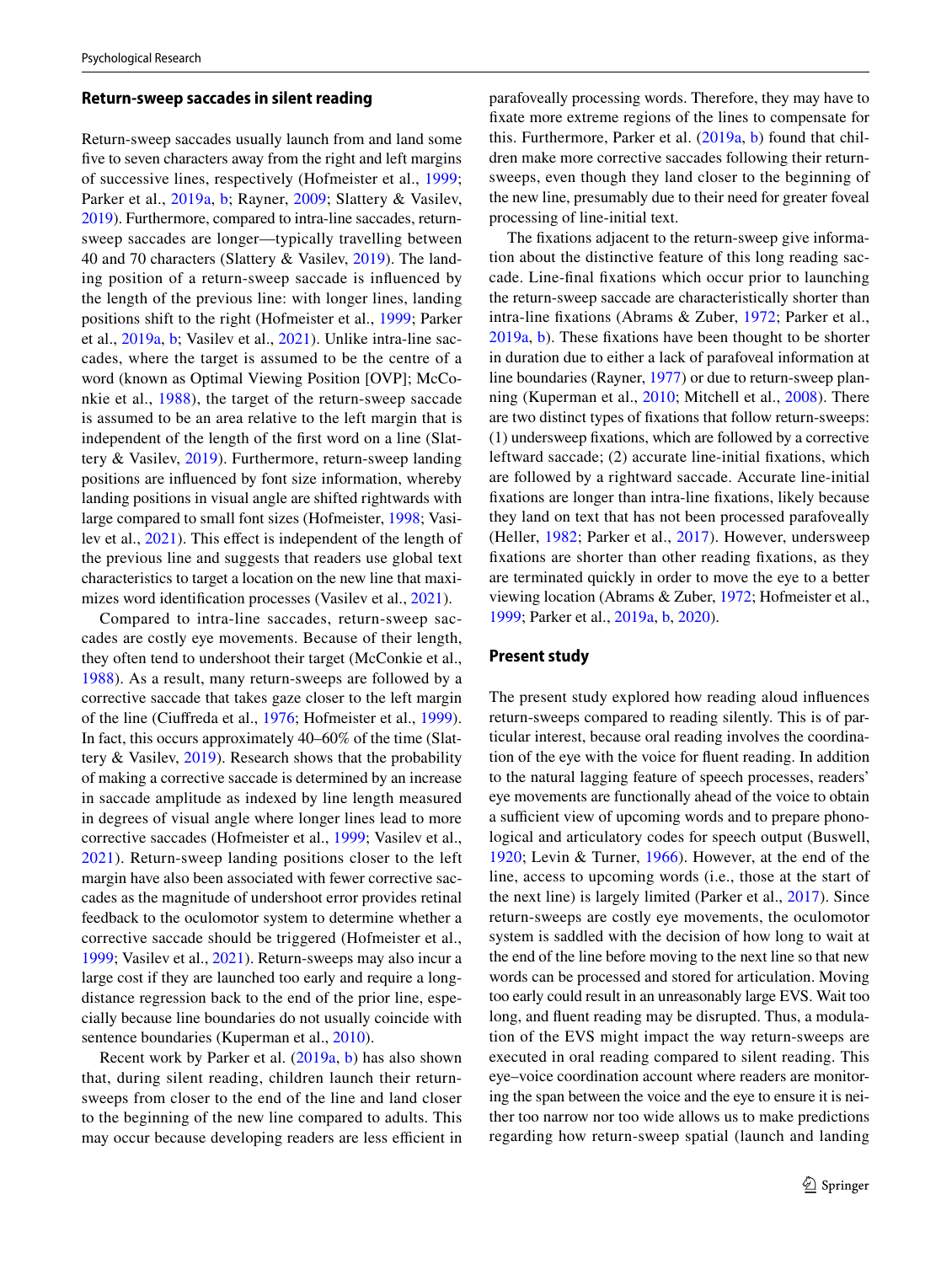positions) and temporal measures (fxation durations adjacent to return-sweep saccades) may difer between silent and oral reading. Additionally, previous evidence has suggested that the EVS decreases towards the end of lines (Buswell, [1920;](#page-9-3) Fairbanks, [1937;](#page-10-25) Quantz, [1897\)](#page-10-26), just before the returnsweep saccade would be made.

First, oral reading is characterized by shorter saccades and higher refixation rates (De Luca et al., [2013;](#page-9-7) Rayner, [2009](#page-10-6)), likely driven by the ongoing need to allow the voice to catch up with the eyes (Laubrock & Kliegl,  $2015$ ). Because of this speech lag, less attention may be given to upcoming words, thus reducing parafoveal processing compared to silent reading conditions. As a result, readers should be less likely to skip words. Therefore, words closest to the left and right margins should be more likely to receive fxations in oral reading compared to silent reading. Furthermore, if readers aim to keep the eyes from travelling far ahead of the voice through refxations, the likelihood that fxations will be nearer to the left and perhaps, right margin, becomes greater. Consequently, identical to return-sweep planning in children who have a similar need for foveal inspection (Parker et al., [2019a,](#page-10-7) [b](#page-10-8)), we expect return-sweep launch and landing positions to occur closer to the right and left margin respectively, in oral reading compared to silent reading.

Second, since our expectations regarding launch and landing positions mean that readers may aim to target regions closer to the left margin, return-sweeps will be planned to travel farther in oral reading (thus increasing the susceptibility to undershoot errors). Therefore, the probability of making a corrective saccade should be greater in oral reading. This is because the farther the saccade target, the greater the probability of an undershoot (Abrams & Zuber, [1972](#page-9-2)). Furthermore, reduced parafoveal processing during reading aloud should mean that readers rely more on foveal processing and require more frequent corrective saccades to foveate line-initial words.

Third, we would expect fxation durations to be longer when reading aloud than when reading silently because the need for articulation slows down the oculomotor system. More importantly, we expect the increase in fxation durations associated with reading aloud to be greater for linefnal fxations and accurate line-initial fxations than for intra-line fxations, because the system monitoring the EVS may use the fxations adjacent to the return-sweep as a natural pause to allow the voice to catch up with the eyes. Allowing the voice to catch up at the line-fnal fxation may help prevent a costly regression after the return-sweep saccade is made either due to a wide EVS at the end of the accurate line-initial fixation (Laubrock & Kliegl,  $2015$ ) or insufficient processing of line-fnal information. This wait time is particularly likely because regressions across lines are less common than regressions within lines (Ehrlich & Rayner, [1983](#page-10-27); Rayner, [1998\)](#page-10-15). This is especially plausible if fxations prior to return-sweeps function to process linguistic information (Rayner, [1977\)](#page-10-9), rather than just being concerned with oculomotor planning (Mitchell et al., [2008\)](#page-10-20). Such regressions at line boundaries may have a ripple effect on oral reading fluency and so the oculomotor system may attempt to prevent this from happening by modulating fxation durations adjacent to the return-sweep. Since return-sweeps launch and land about 5–7 characters from both margins (Hofmeister et al., [1999;](#page-10-16) Parker et al., [2019a](#page-10-7), [b;](#page-10-8) Rayner, [2009;](#page-10-6) Slattery & Vasilev, [2019](#page-11-3)), it follows that the intervening number of characters between return-sweep launch and landing sites may be greater than the average intra-line saccade length (10–14 vs 7–9 characters) during silent reading. This diference would lead to a wide, and potentially obvious EVS at the start of the line which the oculomotor system may aim to compensate for by increasing wait time at this location. Undersweep fxation durations, which are thought to result from oculomotor error (Hofmeister et al., [1999](#page-10-16); Slattery & Parker, [2019\)](#page-11-2), are expected to be unafected by reading modality.

## **Method**

#### **Participants**

Forty students (21 female) participated for course credits or £10 compensation. Their average age was 22 years (*SD*=5.96 years: range 18–45 years). All participants were fuent English speakers who reported normal or corrected to normal vision and no prior diagnosis of reading disorders. All participants were naive as to the purpose of the experiment. The study was approved by Bournemouth University Research Ethics Committee (ID 26561).

#### **Materials and design**

The reading stimuli consisted of 40 multiline passages (see Fig. [1](#page-4-0) for an example). On average, stimuli contained approximately 11 lines of text (range: 9–12). Each line had an average of 64 characters (range: 5–78). The experiment had a single factor within subject design with Reading Modality (Silent vs. Oral) as the independent variable. The data were collected as part of an experiment that examined the role of abbreviations on eye movements during oral and silent reading. In addition to Reading Modality, this within subject design included factors for target Word Frequency and target Abbreviation Type. The target word variables were not considered for the current analysis.

The assignment of conditions to sentences was counterbalanced with a full-Latin square design across all participants. The two reading modalities were blocked, and items appeared in a pseudo-random order within each block. Half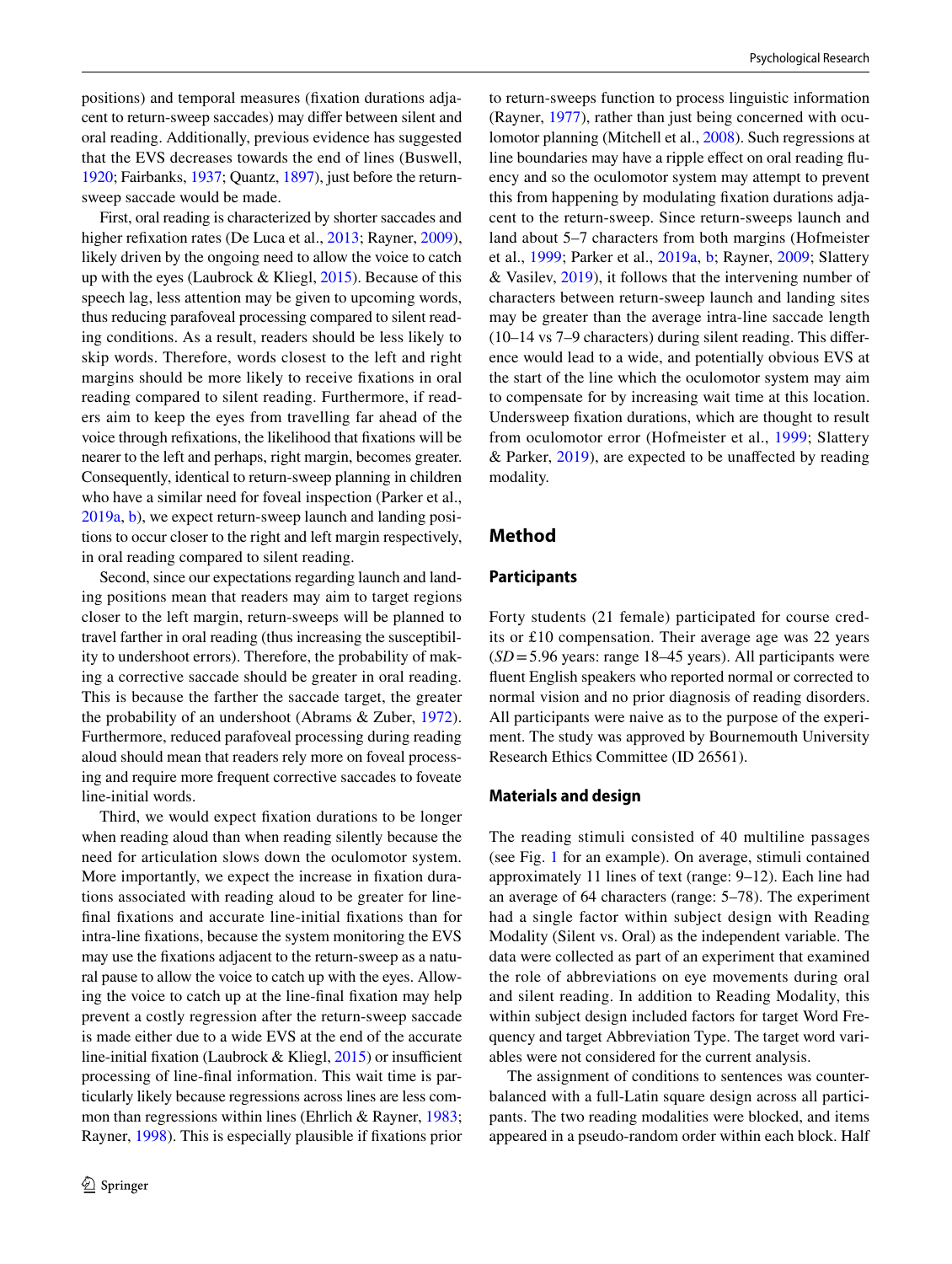#### <span id="page-4-0"></span>**Fig. 1** An example paragraph used in the experiment

Following the recent cyber threat, IT services have noticed an increase in the Realistic Management Volume Index (RMVI) which quantifies the likelihood of an attack on the network. The RMVI is affected by numerous factors such as incoming and outgoing emails, suspended firewalls, and expired antivirus license keys. Following the government guidelines to reduce RMVI scores, IT will be working over the weekend to fully scan and resolve any issues with the system; therefore, remote access will be suspended. During this time, we also encourage you to refrain from using cloud services linked to work documents while we work on reducing RMVI scores. If we are unable to reduce RMVI scores over the weekend, remote access will be further suspended.

of the participants read silently frst, and the other half read aloud frst.

#### **Apparatus**

Eye movements were recorded with an SR Research Eye-Link 1000 eye-tracker with sampling frequency of 1000 Hz. Although viewing was binocular, only the right eye was recorded (except for three participants who had their left eye recorded due to tracking problems). Participants' head was held stable using a forehead rest without the chin rest to allow for easy articulation while reading aloud. This setting was also adopted for the silent reading block. The stimuli were presented using a Cambridge Research Systems  $LCD++$  monitor with a  $1920 \times 1080$  screen resolution and a 120 Hz refresh rate. The text was formatted in an 18-point monospaced Consolas font, which appeared as black letters over a white background. The text was doubled spaced, justifed to the left and presented in the middle of the screen vertically and with a 500-pixel offset horizontally. The eyeto-screen distance was 80 cm. At this distance, each letter subtended  $\sim 0.32^\circ$  horizontally.

The experiment was programmed in MATLAB R2014a (MathWorks, [2014](#page-10-28)) using the Psychtoolbox v.3.0.11 (Brainard, [1997](#page-9-8); Pelli, [1997](#page-10-29)) and Eyelink (Cornelissen et al., [2002\)](#page-9-9) libraries. The experiment was run on a Windows 7 operating system.

#### **Procedure**

The experiment began after participants gave written consent and verbal instructions were given. Calibration and validation accuracy were kept at  $< 0.40^{\circ}$  and a recalibration was done whenever the drift check fell below this level, and after every ten trials during the experiment. Participants were asked to read the passages for comprehension either silently or aloud, depending on the instruction that

appeared before the blocks. The experiment began with two practice trials during which participants read silently.

Each item was followed by a multiple-choice comprehension question with four options to ensure understanding of the text. Participants clicked the left button of the mouse to indicate they had fnished reading the text and to answer the comprehension questions. The questions were either asking for specifc information or the general gist of the passage. An example question for the item above (Fig. [1\)](#page-4-0) is "What afects the likelihood of an attack?", with four options: hardware, corrupt USB devices, careless formatting, and suspended frewalls. All participants were ofered a short break after every ten trials.

## **Data analysis**

Eye movement data were pre-processed using Eye-doctor v.0.6.5 (Stracuzzi & Kinsey, [2009](#page-11-12)) to align vertical fxations on the correct line and the EMreading R package (Vasilev, [2018\)](#page-11-13) software was used to extract fxation data for the analysis.

Four measures were analysed when comparing returnsweeps in oral and silent reading.

- 1. *Launch position*: The number of characters from the end of the line that the return-sweep saccade started.
- 2. *Landing position*: The number of characters from the start of the new line that the return-sweep saccade ended.
- 3. *Corrective saccade probability*: The likelihood that a return-sweep saccade is immediately followed by at least one additional leftward saccade.
- 4. *Fixation durations*: The duration of the four distinct types of fxations (Parker & Slattery, [2020;](#page-10-30) Parker et al., [2019a,](#page-10-7) [b\)](#page-10-8), namely: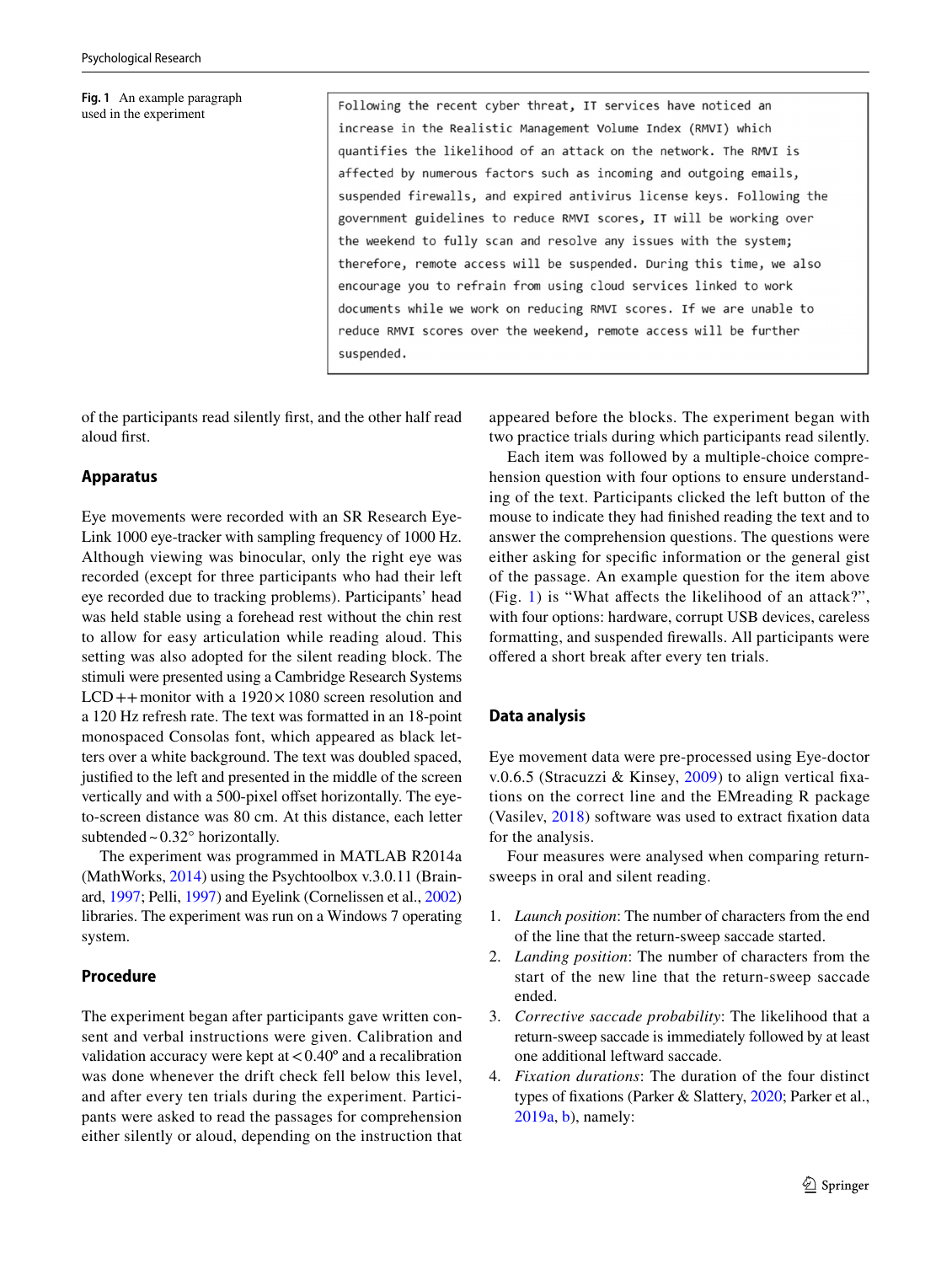- a. Intra-line fxations: those not adjacent to a returnsweep saccade
- b. Line-fnal fxations: those immediately prior to a return-sweep saccade
- c. Accurate line-initial fxations: those immediately following a return-sweep saccade given that the fxation is followed by a rightward saccade.
- d. Undersweep fxations: those immediately following a return-sweep saccade given that the fxation is followed by a leftward corrective saccade.

The data were analysed using the lme4 package v.1.1-21 (Bates et al., [2015](#page-9-10)) in R software v.4.0.3 (R Core Team, [2019](#page-11-14)). In the launch and landing position models, reading modality was a predictor and sum contrast coding was used (Oral: 1, Silent: −1). Launch distance (calculated as number of characters from the left margin) was centred with mean of 0 and was included as a covariate in the landing position and corrective saccade probability models. In the fxation duration models with Fixation type (Intra-line, Line-fnal, Accurate line-initial & Undersweep) as predictor, treatment contrast coding was used, where intra-line fxations were the baseline. Fixation durations were log-transformed. A full random structure with random slopes and intercepts for participants and items was initially applied (Barr et al., [2013](#page-9-11)). The maximal model was trimmed by removing higher order interaction terms and components with the least amount of variance in the random efects structure successively until convergence was achieved. The results were considered as statistically significant if the  $|t|$  and  $|z|$  values were  $\geq 1.96$ . Cohen's d effect sizes are also reported.

## **Results**

All participants achieved at least 70% on the comprehension questions, indicating that they read the passages for meaning (*M* =85.3% *SD*=35.4% range: 72.5–95%). Comprehension accuracy was signifcantly greater in oral reading than silent reading  $(b=0.85, SE=0.16, t=5.3, p<0.01)$ . Fixations less than 80 ms that occurred within one-character space of a temporally adjacent fxation were combined with that fxation. Ten trials were removed due to tracking loss and accidental button presses (0.37%) and a total of 32 lines were removed from trials due to data loss (0.04%). Blinks led to the exclusion of 13.74% of fxations. Fixations less than 80 ms which were not merged with an adjacent fxation  $(1.41\%)$ , fixations greater than 1000 ms  $(0.35\%)$ , or fixations occurring outside the screen bounds (0.01%) were all discarded. These exclusions impacted the diferent fxation types similarly. This left a total of 84.07% of fxations for analyses (13,738 return-sweep saccades) which were evenly distributed across experimental conditions. Descriptive statistics for diferent measures of oral and silent reading are reported in Table [1](#page-5-0) for general information as these are not part of the statistical analyses. Descriptive statistics related to return-sweep saccades are shown in Table [2](#page-6-0).

#### **Return‑sweep saccade spatial measures**

The results from the (generalized) linear mixed model ((G) LMM) are shown in Table [3](#page-6-1) and illustrated in Fig. [2.](#page-6-2) There was a main effect of reading modality on return-sweep saccade launch position (Cohen's *d*=−0.23, 95% CI [−0.53, 0.08]). When participants read aloud, they launched their return-sweeps from closer to the end of the line than when they read silently. Furthermore, there was a main efect of reading modality on return-sweep saccade landing position (Cohen's *d*=−0.18, 95% CI [−0.35, −0.01]); return-sweeps landed closer to the beginning of the new line during oral reading compared to silent reading. When considering the main effect of launch distance (i.e., the distance in characters from the left margin where the return-sweep saccade is launched), landing position shifted towards the left margin, the closer from the left margin the return-sweep saccade was launched, but this was only marginally signifcant. Similarly, there was a marginal two-way interaction between launch distance and reading modality.

There was a main effect of reading modality on corrective saccade probability (Cohen's *d*=0.15, 95% CI [−0.03, 0.32]). The probability that a return-sweep saccade is followed by a leftward corrective saccade was greater for oral compared to silent reading. There was also a main efect of launch distance from the left margin, indicating that the greater the launch distance, the higher the probability of making a corrective saccade. However, there was no

<span id="page-5-0"></span>**Table 1** Mean and standard deviations (in parenthesis) for eye movement measures across oral and silent reading

| Oral         | Silent       |
|--------------|--------------|
| 258 (131.51) | 226 (99.85)  |
| 277 (158.15) | 234 (109.61) |
| 271 (156.96) | 230 (109.45) |
| 342 (225.43) | 267 (150.05) |
| 414 (285.88) | 324 (234.27) |
| 6.99(4.32)   | 8.66 (4.95)  |
| 57.7 (7.59)  | 55.1 (9.31)  |
| 0.13(0.33)   | 0.23(0.42)   |
| 0.30(0.46)   | 0.31(0.46)   |
| 156 (23.73)  | 241 (72.28)  |
| 89.5 (0.31)  | 81.1 (0.39)  |
|              |              |

Saccade length and Return-sweep length are in number of characters a Progressive saccade length excludes return-sweeps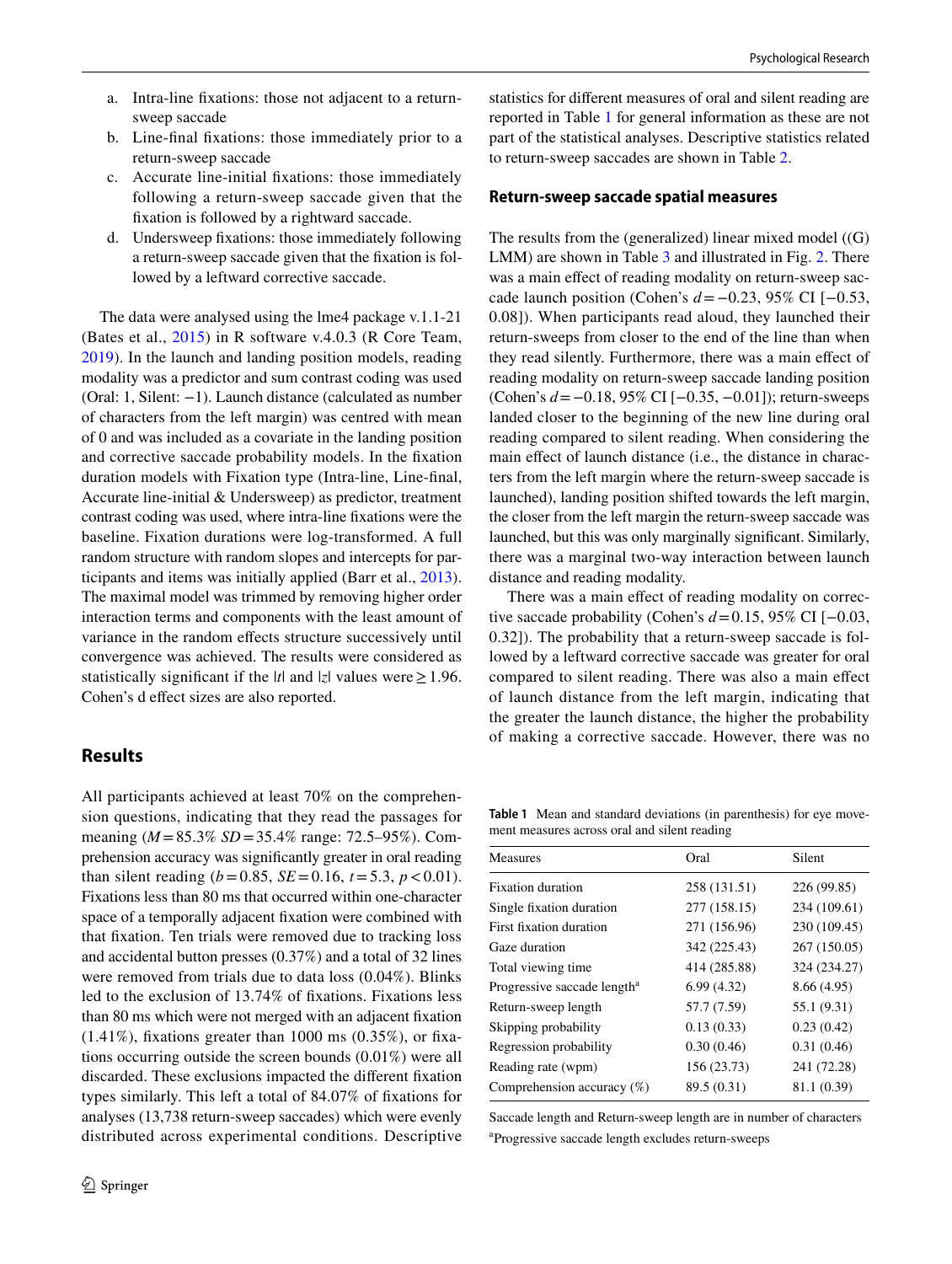<span id="page-6-0"></span>

|  | Table 2 Means and standard deviations (in parenthesis) for return-sweep saccade spatial and temporal measures |  |  |  |  |  |  |
|--|---------------------------------------------------------------------------------------------------------------|--|--|--|--|--|--|
|--|---------------------------------------------------------------------------------------------------------------|--|--|--|--|--|--|

| Return-sweep spatial measures  | Oral                  |              | Silent       |
|--------------------------------|-----------------------|--------------|--------------|
| Launch position                | 3.67(6.15)            |              | 5.17(6.99)   |
| Landing position               | 5.69(4.32)            |              | 6.64(5.53)   |
| Accurate line-initial          | 2.74(3.11)            |              | 3.71(3.90)   |
| Undersweep                     |                       | 6.91(4.15)   |              |
| Corrective saccade probability | 0.71(0.46)            |              | 0.64(0.48)   |
| Return-sweep temporal measures | Fixation types        |              |              |
| Fixation duration (ms)         | Intra-line            | 263 (130.79) | 231 (99.16)  |
|                                | Line-final            | 237 (135.81) | 204 (105.85) |
|                                | Accurate line-initial | 338 (142.60) | 281 (97.08)  |
|                                | Undersweep            | 152 (55.94)  | 150 (43.74)  |

Launch position was measured in number of characters from the end of the line, landing position in number of characters from the beginning of the line and corrective saccades as the probability of making a leftward saccade immediately following the return-sweep saccade

<span id="page-6-1"></span>**Table 3** (G)LMM analyses showing launch position, landing position and corrective saccades as a function of reading modality and launch distance

| Fixed effects             | Launch position <sup>a</sup> |      | Landing position <sup>b</sup> |         |      | Corrective saccades <sup>c</sup> |      |      |      |
|---------------------------|------------------------------|------|-------------------------------|---------|------|----------------------------------|------|------|------|
|                           | h                            | SE   | $\mathbf{t}$                  | h       | SЕ   | T                                | h    | SE   | Z.   |
| Intercept                 | 4.42                         | 0.26 | 16.85                         | 6.13    | 0.42 | 14.58                            | 0.87 | 0.15 | 5.87 |
| Modality                  | $-0.75$                      | 0.10 | $-5.81$                       | $-0.59$ | 0.14 | $-4.16$                          | 0.13 | 0.05 | 2.67 |
| Launch distance           |                              |      |                               | 0.07    | 0.04 | 1.67                             | 0.14 | 0.04 | 3.36 |
| Modality* Launch distance |                              |      |                               | 0.07    | 0.04 | 1.66                             | 0.04 | 0.02 | 1.60 |

Statistically and marginally significant  $t/z$  values are formatted in bold and italics, respectively. Returnsweep launch distance measured from the left margin was centred to a mean of 0. Model structures for dependent measures are shown below:

 $a$ Launch position ~ Modality + (1 + Modality | sub) + (1 + Modality | item)

<sup>b</sup>Landing position ~ Modality\* Launch distance +  $(1 +$ Modality + | sub) +  $(1 \mid$  item)

<sup>c</sup>Corr. saccade probability~Modality \*Launch distance  $+(1+Modality+La$ unch distance |  $sub)$  + (1 + Launch distance | item)



<span id="page-6-2"></span>**Fig. 2** Violin plots with box plots embedded showing the distribution of return-sweep saccade launch position and landing position. Centre of box plots indicates median, while points indicate the mean

interaction between launch distance and reading modality on corrective saccade probability.

## **Return‑sweep saccade temporal measures**

The LMM results are shown in Table [4](#page-7-1) and illustrated in Fig. [3.](#page-7-2) There was a main effect of reading modality as fixation durations in oral reading were generally longer than during silent reading (Cohen's *d*=0.26, 95% CI [0.02, 0.51]). Furthermore, the analyses revealed main effects of fixation types. Specifcally, accurate line-initial fxation durations were longer (Cohen's *d*=0.48, 95% CI [0.17, 0.78]) while line-fnal (Cohen's *d*=−0.24, 95% CI [−0.52, 0.04]) and undersweep (Cohen's *d*=−0.96, 95% CI [−0.35, −0.57]) fxations were shorter than intra-line fxations. Crucial to our hypotheses, we found reading modality by fixation type interactions. Compared to the reading modality efect on intra-line fxations, the modality efect was marginally greater for line-fnal fxations. However, it was signifcantly greater for accurate line-initial fxations and signifcantly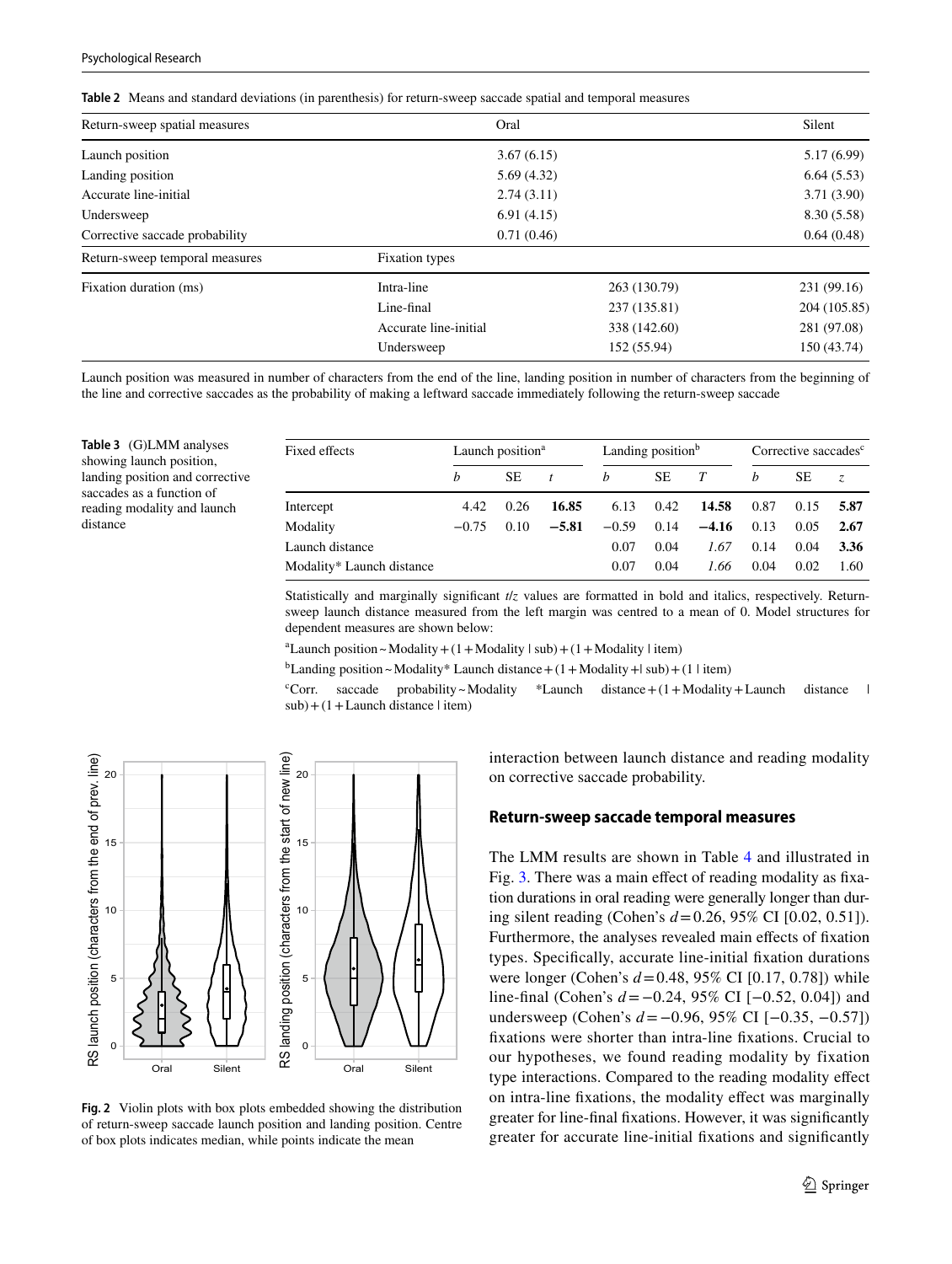<span id="page-7-1"></span>**Table 4** LMM analyses showing fxation durations as a function of reading modality and fxation types

| Fixed effects                               | Fixation duration <sup>a</sup> |        |             |  |  |
|---------------------------------------------|--------------------------------|--------|-------------|--|--|
|                                             | h                              | SE.    | t           |  |  |
| Intercept                                   | 2.3542                         | 0.0061 | 386.0729    |  |  |
| Modality                                    | 0.0241                         | 0.0004 | 56.7387     |  |  |
| Accurate line-initial fixation              | 0.0993                         | 0.0026 | 38.1943     |  |  |
| Line-final fixation                         | $-0.0640$                      | 0.0015 | $-42.2308$  |  |  |
| Undersweep                                  | $-0.1909$                      | 0.0018 | $-104.4191$ |  |  |
| Modality: accurate line-initial<br>fixation | 0.0075                         | 0.0026 | 2.8968      |  |  |
| Modality: line-final fixation               | 0.0029                         | 0.0015 | 1.8967      |  |  |
| Modality: undersweep fixation               | $-0.0233$                      | 0.0018 | $-12.7636$  |  |  |

Statistically and marginally signifcant *t*/*z* values are formatted in bold and italics, respectively

 $a^{a}$ log10(Fixation duration)~Fixation type \* Modality + (1 | sub) + (1 | item)

smaller for undersweep fxations. The size of the undersweep modality interaction (−0.023) nearly counters the modality main effect (0.024) indicating a lack of modality efect for undersweep fxations.

## <span id="page-7-0"></span>**Discussion**

The present study investigated how reading modality (silent vs. oral) afects return-sweep saccade planning and execution in adult readers. We found that readers launched their return-sweeps from closer to the right text margin and terminated it at a position that is closer to the left text margin of the next line during oral compared to silent reading. Additionally, the probability of making a corrective saccade was higher in oral reading compared to silent reading. Finally,

<span id="page-7-2"></span>**Fig. 3** Split violin plots with box plots embedded showing the distribution of fxation durations by reading modality and fxation types. Centre of box plots indicates median while points indicate the mean. *Y*-axis limit was set at 600 ms for graphical purposes as upper bound in analyses was 1000 ms

while we replicated the robust modality effect on fixation durations, we also show for the frst time that this efect was signifcantly greater for accurate line-initial fxations and marginally greater for line-fnal fxations compared to intra-line fxations.

Launch and landing positions closer to the right and left text margins, respectively, indicate that the amplitude of the return-sweep saccade is longer in oral reading than silent reading. During oral reading, articulatory constraints on the oculomotor system may limit pre-saccadic attentional shifts to parafoveal words (Pollatsek et al., [2006](#page-10-13); Rolfs et al., [2011\)](#page-11-6). This view is compatible with reduced capacity for parafoveal processing in oral reading compared to silent reading within lines (Ashby et al., [2012](#page-9-1); Inhoff & Radach,  $2014$ ; Pan et al.,  $2017$ ). Because, line boundaries are also infuenced by this kind of processing, readers may foveate closer to the left and right margins to process the letters there. EVS modulation via returnsweep launch and landing sites may also occur so readers' progressive saccades will span a similar number of characters when moving within lines and across lines. In this study, the number of new letters taken in by the visual system as evidenced by intra-line progressive saccade length was 6.99 and 8.66 characters for oral and silent reading, respectively (see Table [1](#page-5-0)). We can calculate the progressive span of return-sweep saccades by summing the number of characters to the right of its launch position with the number of characters to the left of its landing position. Doing this, we see that accurate return-sweeps have a progressive span of 6.41 and 8.88 characters for oral and silent reading, respectively (see Table [2\)](#page-6-0). This indicates that roughly the same number of characters were available for processing between fxations for both intra-line and return-sweep saccades. Essentially, reading modality infuenced the progressive movement of the eyes in the text similarly for intra-line and return-sweep saccades.

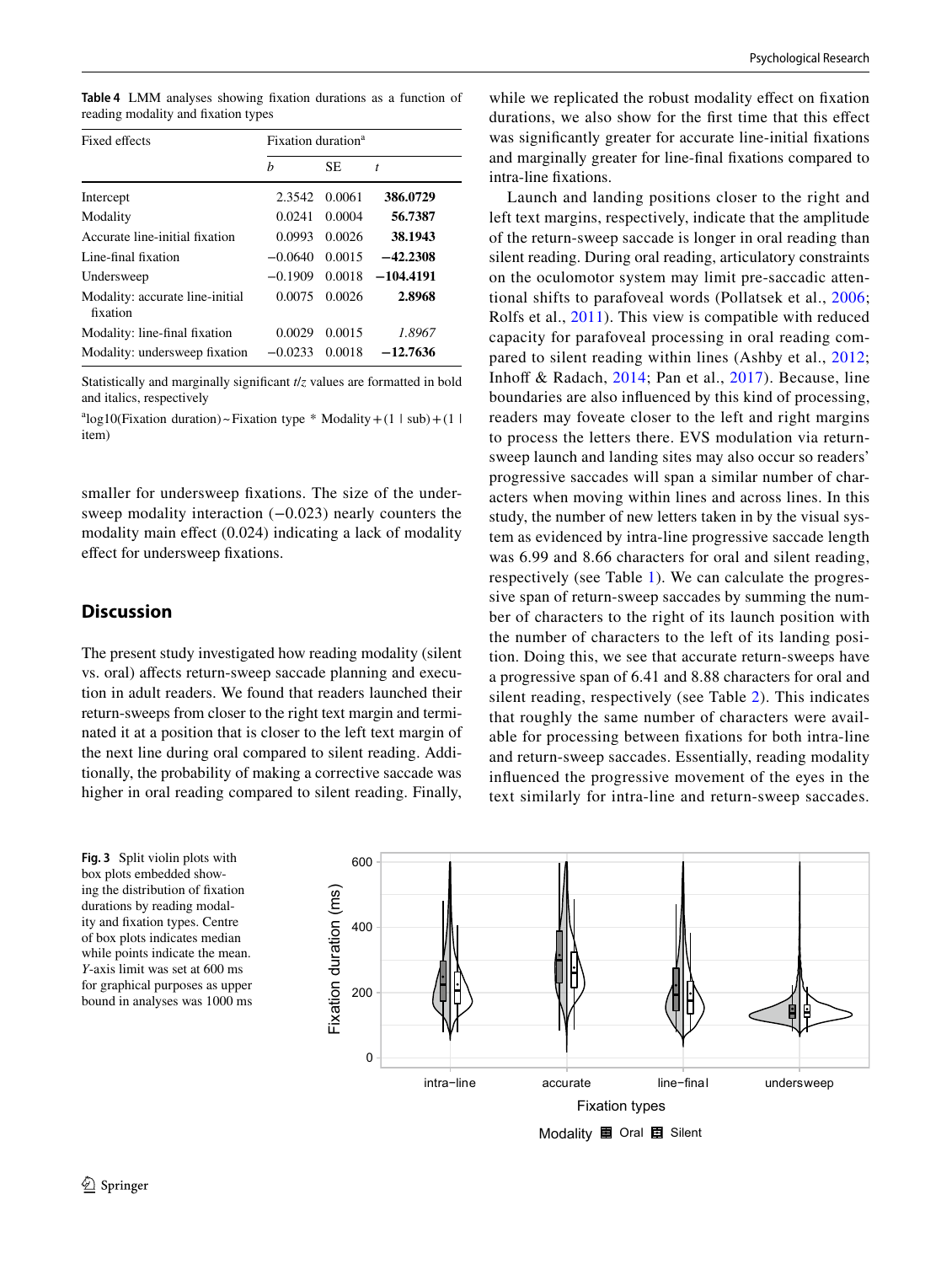Overall, these results are consistent with the proposition that oral reading may be a less risky reading strategy compared to silent reading, because words are skipped less often (McGowan & Reichle, [2018](#page-10-32); McGowan et al., [2014](#page-10-33); Rayner et al., [2006\)](#page-10-34).

Early research suggested that the distance from which a return-sweep is launched may infuence its landing position. Though no inferential statistics were presented, Hofmeister et al. ([1999](#page-10-16)) showed that the mean launch and landing positions of return-sweeps shifted rightwards with increasing line length. We found a marginally signifcant launch distance efect on landing positions in this direction. Additionally, we found a marginal interaction between launch distance and reading modality. As launch site shifted to the left, so did the landing site for reading aloud but this relationship was largely absent for silent reading. Examining the scatterplot for this model revealed that this interaction may have been driven by three cases of shallow return-sweep saccades (i.e., return-sweeps that launched and landed towards the middle of lines) in the silent reading condition. Removal of those cases resulted in no interaction between reading modality and launch distance as well as a statistically signifcant main efect of launch distance on landing positions. Such an infuence may mirror inconsistencies found with launch distance effects on return-sweeps (see Slattery & Vasilev, [2019](#page-11-3); Vasilev et al., [2021](#page-11-11)). Considering these, more research is needed to clarify the infuence of launch distance on return-sweep landing positions in skilled adult reading.

While the launch distance effect on landing position was marginal, the launch distance efect on corrective saccade probability was signifcant. The greater the distance from the left margin the return-sweep saccade was launched, the greater the probability of making a corrective saccade. This agrees with what has been found with previous research (Hofmeister et al., [1999;](#page-10-16) Slattery & Vasilev, [2019](#page-11-3); Vasilev et al., [2021](#page-11-11)) and refects the fact that undershoots are increasingly likely to occur the farther away the eyes are from the saccade's target location.

Reading modality also signifcantly infuenced corrective saccade probability, which was higher in oral compared to silent reading. This result is similar to the fnding that children are more likely to initiate such corrective leftward saccades than adults, presumably to enable more precise foveal encoding of words at line extremities (Parker et al., [2019a,](#page-10-7) [b](#page-10-8)). Despite the tendency to foveate closer to the left margin at the start of a new line when reading aloud, our readers nevertheless made more corrective leftward saccades in this condition. This may be explained by assuming that readers target an area closer to the left margin when reading aloud to enable foveal processing of line-initial characters, resulting in longer intended saccades and, therefore, increased saccadic error (McConkie et al., [1988](#page-10-17)). This increased saccadic error would then result in an increased need for corrective

leftward saccades (Slattery et al., in preparation). The increase in corrective saccade probability may also modulate the eye–voice span as readers may be more likely to initiate a corrective saccade if the EVS at the end of the last fxation on the line was wide. In this way, corrective saccades may serve a similar function as regressions in modulating the EVS (Laubrock & Kliegl, [2015](#page-10-0)).

A considerable amount of work has shown that fxation durations are longer when reading aloud compared to when reading silently (Anderson & Swanson, [1937;](#page-9-0) Krieber et al., [2017](#page-10-5); Laubrock & Kliegl, [2015](#page-10-0); Rayner, [2009](#page-10-6); Vorstius et al., [2014](#page-11-0)). Our results are clearly consistent with these studies. This suggests that the oculomotor system may delay progressive saccade generation to prevent a wide EVS (Inhoff et al.,  $2011$ ; Laubrock & Kliegl,  $2015$ ). As in previous return-sweep studies, we found that compared to intra-line fxations, line-fnal and undersweep fxations were shorter and accurate line-initial fxations were longer (Abrams & Zuber, [1972](#page-9-2); Heller, [1982](#page-10-21); Hofmeister et al., [1999;](#page-10-16) Parker et al., [2019a,](#page-10-7) [b,](#page-10-8) [2020;](#page-10-23) Rayner, [1977](#page-10-9)). However, what remained unknown was how the reading modality efect may diferentially infuence fxations adjacent to the return-sweep. We hypothesized that the increase in fxation durations in oral compared to silent reading would be greater for line-fnal fxations and accurate line-initial fxations compared to intra-line fxations due to EVS coordination at line boundaries. As expected, the reading aloud cost was signifcantly greater for accurate line-initial fxation durations (57 ms) and marginally greater for line-fnal fxations (33 ms) during oral reading when compared to intra-line fxations (32 ms). The implication of this fnding is that the oral reading cost, while pervasive throughout the text being read, was greater around return-sweeps (particularly after them), suggesting that these fixations offer a suitable opportunity for EVS modulation.

The fxations intervening between the return-sweep and corrective saccade has been called undersweep fxations (Parker et al., [2017](#page-10-22), [2020\)](#page-10-23). Whether or not these fxations are involved in ongoing linguistic processing has been a subject of recent research (Parker et al., [2020;](#page-10-23) Slattery & Parker, [2019\)](#page-11-2). Our results reveal that the reading modality efect was absent for undersweep fxations (2 ms). This is in line with the proposition that these fxations result from oculomotor error (Hofmeister et al., [1999](#page-10-16); Slattery & Parker, [2019\)](#page-11-2). The implication of this fnding is that undersweep fxations are not sensitive to the additional articulatory demands of oral reading nor the modulation of the EVS.

In summary, the fxation duration results suggest that the fxations around return-sweeps (line-fnal and accurate line-initial fixations) may offer a natural pause in the acquisition of new linguistic information and may modulate the EVS during oral paragraph reading. The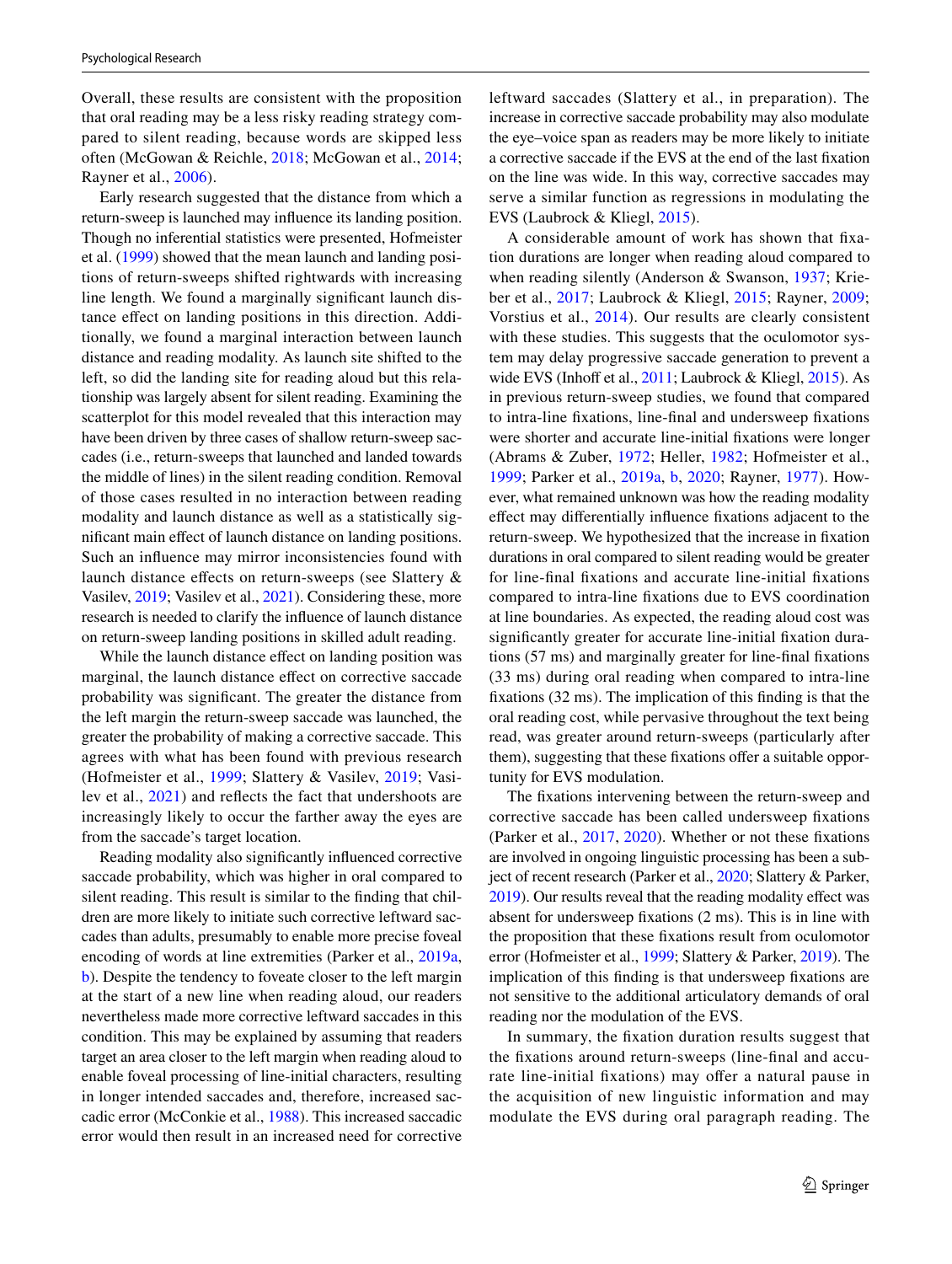coordination of the eye and voice causes a reliance on foveal processing rather than parafoveal processing in oral reading which refected in the launch position, landing position and corrective saccade probability results. It is apparent that oral reading imposes restrictions on eye movements not only because of the time required to articulate words but also the time allocated to articulatory pauses (Godde et al., [2021](#page-10-35)). These pauses are essential not just for intelligible speech production (Quantz, [1897\)](#page-10-26) but also physiologically, articulation occurs mostly during periods of exhalation and not inhalation (Huey, [1908](#page-10-36)). Paragraph reading involves the integration of meaning across multiple sentences and lines (Cook & Wei, [2019\)](#page-9-12). While longer fxation pauses are made at sentence boundaries due to sentence wrap up efects (Kuperman et al., [2010](#page-10-19); Tifn-Richards & Schroeder, [2018\)](#page-11-15), intermittent pauses are also made by the articulatory system at phrase units, sentence boundaries and punctuation marks during oral reading. In addition to this, we propose that, during oral reading, the oculomotor system may also use line boundaries, as pause points to ensure a reasonable EVS. Although, it could also be that reading tasks that generally require more attention to word processing, such as oral reading, may cause saccade generation at the start and end of lines to be delayed. To explore the plausibility of this and increase our understanding of return-sweeps, future research may seek to compare the infuence of diferent reading tasks varying in cognitive demands (e.g., skimming, proofreading or reading while listening; Valentini et al., in preparation), on return-sweep saccade execution and targeting.

**Acknowledgements** This work was made possible by Microsoft Corporation research grant awarded to Timothy J. Slattery which was match funded by Bournemouth University to fund Victoria I. Adedeji's PhD studies. Martin R. Vasilev was supported by a post-doctoral fellowship by Bournemouth University. We thank Adam J. Parker for his help with the pilot analysis.

**Author contributions** Conceptualization: VIA, TJS; Methodology: VIA, MRV, TJS; Formal analysis and investigation: VIA, MRV, TJS; Writing—original draft preparation: VIA, MRV, JAK, TJS; Writing review and editing: VIA, MRV, JAK, TJS, Supervision: MRV, JAK, TJS.

**Availability of data and code** The datasets generated and analysed during the current study are available in the Open Science Framework (OSF) repository, [https://osf.io/ym76z/.](https://osf.io/ym76z/)

### **Declarations**

**Conflict of interest** The authors declare that they have no confict of interest.

**Ethical approval** All procedures in this study involving human participants were approved by Bournemouth University's Ethics Committee (ID 26561) and have therefore been performed in accordance with the ethical standards laid down in the 1964 Declaration of Helsinki and its later amendments.

**Consent to participate** All participants gave informed consent prior to participation in the study.

**Open Access** This article is licensed under a Creative Commons Attribution 4.0 International License, which permits use, sharing, adaptation, distribution and reproduction in any medium or format, as long as you give appropriate credit to the original author(s) and the source, provide a link to the Creative Commons licence, and indicate if changes were made. The images or other third party material in this article are included in the article's Creative Commons licence, unless indicated otherwise in a credit line to the material. If material is not included in the article's Creative Commons licence and your intended use is not permitted by statutory regulation or exceeds the permitted use, you will need to obtain permission directly from the copyright holder. To view a copy of this licence, visit<http://creativecommons.org/licenses/by/4.0/>.

## **References**

- <span id="page-9-2"></span>Abrams, S. G., & Zuber, B. L. (1972). Some temporal characteristics of information processing during reading. *Reading Research Quarterly, 8*(1), 40–51. [https://doi.org/10.2307/746979.](https://doi.org/10.2307/746979)
- <span id="page-9-0"></span>Anderson, I. H., & Swanson, D. E. (1937). Common factors in eye movements in silent and oral reading. *Psychological Monographs, 48*(3), 61–77. <https://doi.org/10.1037/h0093393>.
- <span id="page-9-1"></span>Ashby, J., Yang, J., Evans, K. H., & Rayner, K. (2012). Eye movements and the perceptual span in silent and oral reading. *Attention, Perception & Psychophysics, 74*(4), 634–640. [https://doi.](https://doi.org/10.3758/s13414-012-0277-0) [org/10.3758/s13414-012-0277-0](https://doi.org/10.3758/s13414-012-0277-0).
- <span id="page-9-11"></span>Barr, D. J., Levy, R., Scheepers, C., & Tily, H. J. (2013). Random efects structure for confrmatory hypothesis testing: Keep it maximal. *Journal of Memory and Language, 68*(3), 255–278. <https://doi.org/10.1016/j.jml.2012.11.001>.
- <span id="page-9-10"></span>Bates, D., Mächler, M., Bolker, B., & Walker, S. (2015). Fitting linear mixed-efects models using lme4. *Journal of Statistical Software, 67*(1), 1–48. <https://doi.org/10.18637/jss.v067.i01>.
- <span id="page-9-8"></span>Brainard, D. H. (1997). The psychophysics toolbox. *Spatial Vision, 10*(4), 433–436.<https://doi.org/10.1163/156856897X00357>.
- <span id="page-9-5"></span>Brysbaert, M. (2019). How many words do we read per minute? A review and meta-analysis of reading rate. *Journal of Memory and Language*.<https://doi.org/10.1016/j.jml.2019.104047>.
- <span id="page-9-3"></span>Buswell, G. T. (1920). An experimental study of the eye voice span in reading. [https://archive.org/details/experismentalstud00busw/](https://archive.org/details/experismentalstud00busw/page/n8) [page/n8](https://archive.org/details/experismentalstud00busw/page/n8).
- <span id="page-9-6"></span>Ciufreda, K. J., Bahill, A. T., Kenyon, R. V., & Stark, L. (1976). Eye movements during reading: Case reports. *American Journal of Optometry and Physiological Optics, 53*, 389–395. [https://doi.](https://doi.org/10.1097/00006324-197608000-00001) [org/10.1097/00006324-197608000-00001.](https://doi.org/10.1097/00006324-197608000-00001)
- <span id="page-9-12"></span>Cook, A. E., & Wei, W. (2019). What can eye movements tell us about higher level comprehension? *Vision (basel), 3*(3), 45. [https://doi.org/10.3390/vision3030045.](https://doi.org/10.3390/vision3030045)
- <span id="page-9-9"></span>Cornelissen, F. W., Peters, E. M., & Palmer, J. (2002). The Eyelink Toolbox: Eye tracking with MATLAB and the Psychophysics Toolbox. *Behavior Research Methods, Instruments, & Computers, 34*(4), 613–617.<https://doi.org/10.3758/BF03195489>.
- <span id="page-9-7"></span>De Luca, M., Pontillo, M., Primativo, S., Spinelli, D., & Zoccolotti, P. (2013). The eye-voice lead during oral reading in developmental dyslexia. *Frontiers in Human Neuroscience, 7*, 696. <https://doi.org/10.3389/fnhum.2013.00696>.
- <span id="page-9-4"></span>Duncan, S., & Freeman, M. (2019). Adults Reading aloud: A survey of contemporary practices in Britain. *British Journal of*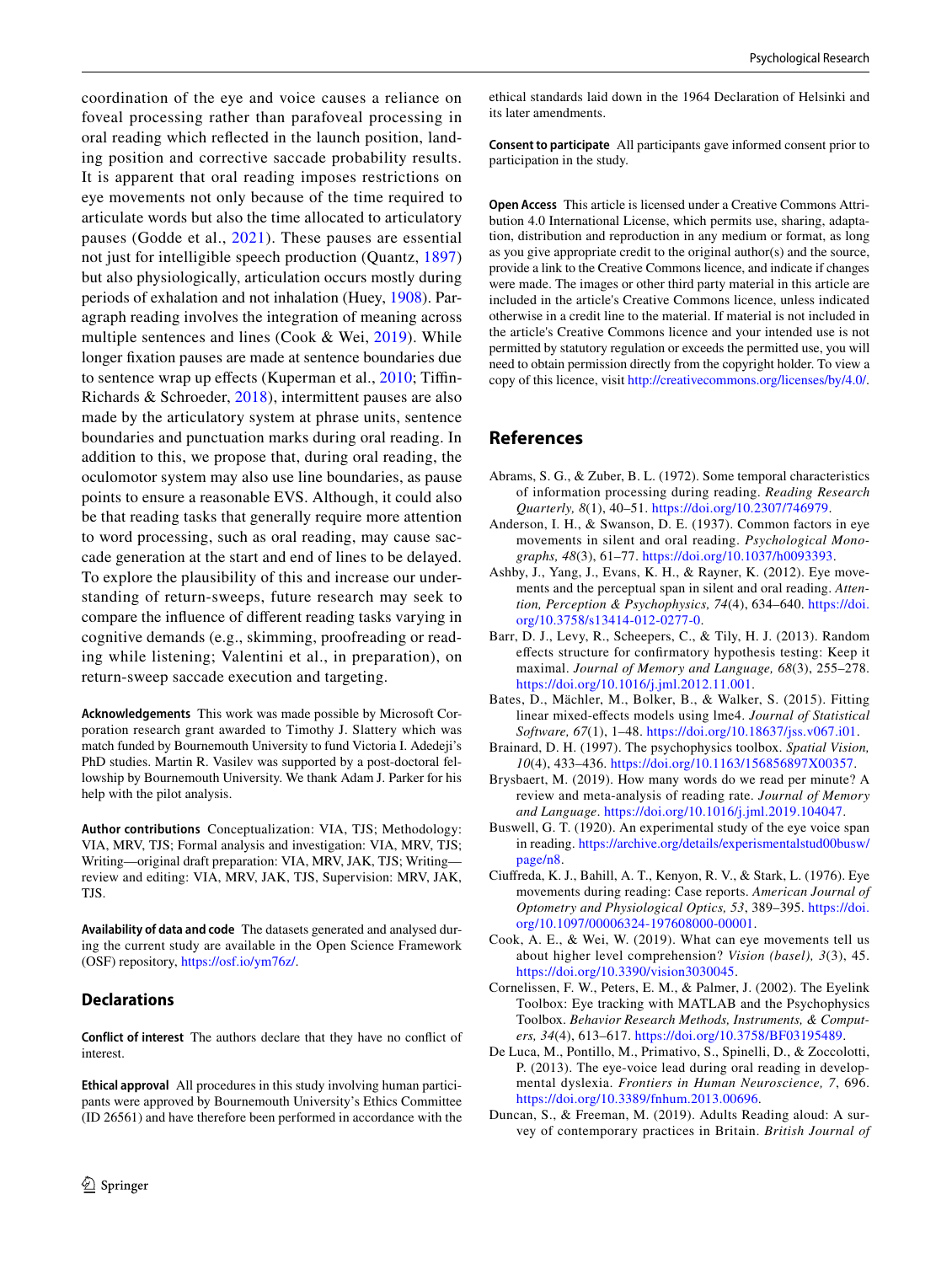*Educational Studies, 68*(1), 97–123. [https://doi.org/10.1080/](https://doi.org/10.1080/00071005.2019.1610555) [00071005.2019.1610555](https://doi.org/10.1080/00071005.2019.1610555).

- <span id="page-10-27"></span>Ehrlich, K., & Rayner, K. (1983). Pronoun assignment and semantic integration during reading: Eye movements and immediacy of processing. *Journal of Verbal Learning and Verbal Behaviour, 22*, 75–87. [https://doi.org/10.1016/S0022-5371\(83\)80007-3](https://doi.org/10.1016/S0022-5371(83)80007-3).
- <span id="page-10-25"></span>Fairbanks, G. (1937). The relation between eye movements and voice in the oral reading of good and poor silent readers. *Psychological Monographs, 48*, 78–107.
- <span id="page-10-35"></span>Godde, E., Bailly, G., & Bosse, M.-L. (2021). Pausing and breathing while reading aloud: Development from 2nd to 7th grade in French speaking children. *Reading and Writing*. [https://doi.org/](https://doi.org/10.1007/s11145-021-10168-z) [10.1007/s11145-021-10168-z](https://doi.org/10.1007/s11145-021-10168-z).
- <span id="page-10-10"></span>Hardyck, C. D., & Petrinovich, L. F. (1970). Subvocal speech and comprehension level as a function of the difficulty level of reading material. *Journal of Verbal Learning and Verbal Behaviour, 9*, 647–652. [https://doi.org/10.1016/S0022-5371\(70\)80027-5.](https://doi.org/10.1016/S0022-5371(70)80027-5)
- <span id="page-10-21"></span>Heller, D. (1982). Eye movements in reading. In R. Groner & P. Fraisse (Eds.), *Cognition and eye-movements* (pp. 139–154). Deutscher Verlag der Wissenschaften.
- <span id="page-10-18"></span>Hofmeister, J. (1998). *Über Korrektursakkaden beim Lesen von Texten und bei leseähnlichen Aufgaben*. Shaker Verlag.
- <span id="page-10-16"></span>Hofmeister, J., Heller, D., & Radach, R. (Eds.). (1999). *The return sweep in reading*. Springer. [https://doi.org/10.1007/978-1-4757-](https://doi.org/10.1007/978-1-4757-3054-8_49) [3054-8\\_49](https://doi.org/10.1007/978-1-4757-3054-8_49).
- <span id="page-10-12"></span>Huestegge, L. (2010). Efects of vowel length on gaze durations in silent and oral reading. *Journal of Eye Movement Research, 3*(5), 1–18. [https://doi.org/10.16910/jemr.3.5.5.](https://doi.org/10.16910/jemr.3.5.5)
- <span id="page-10-36"></span>Huey, E. B. (1908). *The psychology and pedagogy of reading*. The Macmillian Company. [https://archive.org/details/psychology](https://archive.org/details/psychologypedago00hueyuoft/page/n3/mode/2up?ref=ol&view=theater) [pedago00hueyuoft/page/n3/mode/2up?ref=ol&view=theater](https://archive.org/details/psychologypedago00hueyuoft/page/n3/mode/2up?ref=ol&view=theater).
- <span id="page-10-3"></span>Inhoff, A. W., & Radach, R. (2014). Parafoveal preview benefits during silent and oral reading: Testing the parafoveal information extraction hypothesis. *Visual Cognition, 22*(3–4), 354–376. <https://doi.org/10.1080/13506285.2013.879630>.
- <span id="page-10-11"></span>Inhof, A. W., Solomon, M., Radach, R., & Seymour, B. A. (2011). Temporal dynamics of the eye–voice span and eye movement control during oral reading. *Journal of Cognitive Psychology, 23*(5), 543–558. [https://doi.org/10.1080/20445911.2011.](https://doi.org/10.1080/20445911.2011.546782) [546782.](https://doi.org/10.1080/20445911.2011.546782)
- <span id="page-10-1"></span>Juel, C., & Holmes, B. (1981). Oral and silent reading of sentences. *Reading Research Quarterly, 16*(4), 545–568.
- <span id="page-10-4"></span>Kim, Y.-S.G., Petscher, Y., & Vorstius, C. (2019). Unpacking eye movements during oral and silent reading and their relations to reading profciency in beginning readers. *Contemporary Educational Psychology, 58*, 102–120. [https://doi.org/10.1016/j.cedps](https://doi.org/10.1016/j.cedpsych.2019.03.002) [ych.2019.03.002](https://doi.org/10.1016/j.cedpsych.2019.03.002).
- <span id="page-10-5"></span>Krieber, M., Bartl-Pokorny, K. D., Pokorny, F. B., Zhang, D., Landerl, K., Korner, C., Pernkopf, F., Pock, T., Einspieler, C., & Marschik, P. B. (2017). Eye movements during silent and oral reading in a regular orthography: Basic characteristics and correlations with childhood cognitive abilities and adolescent reading skills. *PLoS ONE, 12*(2), e0170986. [https://doi.org/10.](https://doi.org/10.1371/journal.pone.0170986) [1371/journal.pone.0170986](https://doi.org/10.1371/journal.pone.0170986).
- <span id="page-10-19"></span>Kuperman, V., Dambacher, M., Nuthmann, A., & Kliegl, R. (2010). The effect of word position on eye-movements in sentence and paragraph reading. *Quarterly Journal of Experimental Psycholology (hove), 63*(9), 1838–1857. [https://doi.org/10.1080/17470](https://doi.org/10.1080/17470211003602412) [211003602412.](https://doi.org/10.1080/17470211003602412)
- <span id="page-10-0"></span>Laubrock, J., & Kliegl, R. (2015). The eye-voice span during reading aloud. *Frontiers in Psychology, 6*, 1432. [https://doi.org/10.](https://doi.org/10.3389/fpsyg.2015.01432) [3389/fpsyg.2015.01432.](https://doi.org/10.3389/fpsyg.2015.01432)
- <span id="page-10-24"></span>Levin, H., & Turner, E. A. (1966). Sentence Structure and eye voice span. *Studies in Oral Reading*, *9*. [https://eric.ed.gov/?id=ED011](https://eric.ed.gov/?id=ED011957) [957](https://eric.ed.gov/?id=ED011957).
- <span id="page-10-28"></span>MathWorks. (2014). *Matlab R2014a [Computer software]*. Natick, MA: MathWorks.
- <span id="page-10-17"></span>McConkie, G. W., Kerr, P. W., Reddix, M. D., & Zola, D. (1988). Eye movement control during reading: I. The location of initial eye fxations on words. *Vision Research, 28*, 1107–1118. [https://](https://doi.org/10.1016/0042-6989(88)90137-X) [doi.org/10.1016/0042-6989\(88\)90137-X.](https://doi.org/10.1016/0042-6989(88)90137-X)
- <span id="page-10-14"></span>McConkie, G. W., & Rayner, K. (1975). The span of effective stimulus during fxation in reading. *Perception & Psychophysics, 17*(6), 578–586.<https://doi.org/10.3758/BF03203972>.
- <span id="page-10-32"></span>McGowan, V. A., & Reichle, E. D. (2018). The "risky" reading strategy revisited: New simulations using E-Z Reader. *Quarterly Journal of Experimental Psycholology (hove), 71*(1), 179–189. [https://doi.org/10.1080/17470218.2017.1307424.](https://doi.org/10.1080/17470218.2017.1307424)
- <span id="page-10-33"></span>McGowan, V. A., White, S. J., & Paterson, K. B. (2014). The effects of interword spacing on the eye movements of young and older readers. *Journal of Cognitive Psychology, 27*(5), 609–621. <https://doi.org/10.1080/20445911.2014.988157>.
- <span id="page-10-20"></span>Mitchell, D. C., Shen, X., Green, M. J., & Hodgson, T. L. (2008). Accounting for regressive eye-movements in models of sentence processing: A reappraisal of the Selective Reanalysis hypothesis. *Journal of Memory and Language, 59*(3), 266–293. [https://](https://doi.org/10.1016/j.jml.2008.06.002) [doi.org/10.1016/j.jml.2008.06.002](https://doi.org/10.1016/j.jml.2008.06.002).
- <span id="page-10-31"></span>Pan, J., Yan, M., & Laubrock, J. (2017). Perceptual span in oral reading: The case of Chinese. *Scientifc Studies of Reading, 21*(3), 254–263. [https://doi.org/10.1080/10888438.2017.1283694.](https://doi.org/10.1080/10888438.2017.1283694)
- <span id="page-10-22"></span>Parker, A. J., Kirkby, J. A., & Slattery, T. J. (2017). Predictability efects during reading in the absence of parafoveal preview. *Journal of Cognitive Psychology, 29*(8), 902–911. [https://doi.](https://doi.org/10.1080/20445911.2017.1340303) [org/10.1080/20445911.2017.1340303](https://doi.org/10.1080/20445911.2017.1340303).
- <span id="page-10-23"></span>Parker, A. J., Kirkby, J. A., & Slattery, T. J. (2020). Undersweep fixations during reading in adults and children. *Journal of Experimental Child Psychology, 192*, 104788. [https://doi.org/](https://doi.org/10.1016/j.jecp.2019.104788) [10.1016/j.jecp.2019.104788.](https://doi.org/10.1016/j.jecp.2019.104788)
- <span id="page-10-7"></span>Parker, A. J., Nikolova, M., Slattery, T. J., Liversedge, S. P., & Kirkby, J. A. (2019a). Binocular coordination and return-sweep saccades among skilled adult readers. *Journal of Vision, 19*(6), 10.<https://doi.org/10.1167/19.6.10>.
- <span id="page-10-30"></span>Parker, A. J., & Slattery, T. J. (2020). Spelling ability infuences early letter encoding during reading: Evidence from return-sweep eye movements. *Quarterly Journal of Experimental Psychology (hove)*. [https://doi.org/10.1177/1747021820949150.](https://doi.org/10.1177/1747021820949150)
- <span id="page-10-8"></span>Parker, A. J., Slattery, T. J., & Kirkby, J. A. (2019b). Return-sweep saccades during reading in adults and children. *Vision Research, 155*, 35–43. [https://doi.org/10.1016/j.visres.2018.12.007.](https://doi.org/10.1016/j.visres.2018.12.007)
- <span id="page-10-29"></span>Pelli, D. G. (1997). The VideoToolbox software for visual psychophysics: Transforming numbers into movies. *Spatial Vision, 10*(4), 437–442.<https://doi.org/10.1163/156856897X00366>.
- <span id="page-10-13"></span>Pollatsek, A., Reichle, E. D., & Rayner, K. (2006). Tests of the EZ Reader model: Exploring the interface between cognition and eye-movement control. *Cognitive Psychology, 52*(1), 1–56.
- <span id="page-10-26"></span>Quantz, J. O. (1897). Problems in the psychology of reading. *The Psychological Review*, *2*, i-51. [https://doi.org/10.1037/h0092](https://doi.org/10.1037/h0092985) [985](https://doi.org/10.1037/h0092985).
- <span id="page-10-9"></span>Rayner, K. (1977). Visual attention in reading: Eye movements refect cognitive processes. *Memory & Cognition, 5*(4), 443–448.
- <span id="page-10-15"></span>Rayner, K. (1998). Eye movements in reading and information processing: 20 years of research. *Psychological Bulletin, 124*(3), 372–422.<https://doi.org/10.1037/0033-2909.124.3.372>.
- <span id="page-10-6"></span>Rayner, K. (2009). Eye movements and attention in reading, scene perception, and visual search. *Quarterly Journal of Experimental Psychology (hove), 62*(8), 1457–1506. [https://doi.org/10.1080/](https://doi.org/10.1080/17470210902816461) [17470210902816461](https://doi.org/10.1080/17470210902816461).
- <span id="page-10-2"></span>Rayner, K., Pollatsek, A., Ashby, J., & Clifton, C., Jr. (2012). *Psychology of reading*. Psychology Press.
- <span id="page-10-34"></span>Rayner, K., Reichle, E. D., Stroud, M. J., Williams, C. C., & Pollatsek, A. (2006). The effect of word frequency, word predictability, and